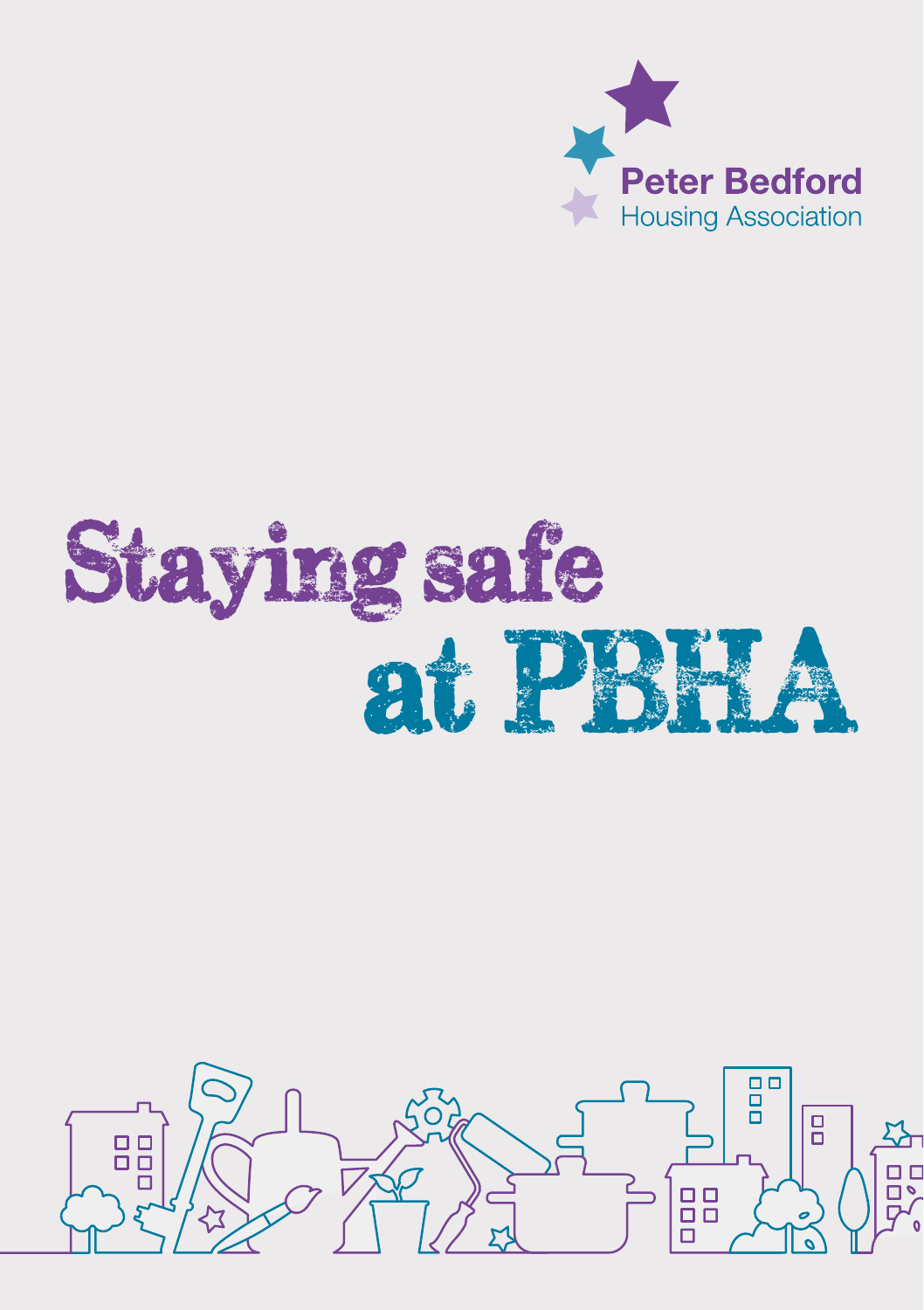## The safe use of gas

Where gas is concerned, safety is not only relevant to people who have gas installations in their premises. It has to be the responsibility of everyone, as gas pipes run under roads and near non-customers' homes; a gas leak, with the subsequent build-up of gas, could affect anyone.

#### and the handle to turn it **on** or **off** is next to it.

 $\prec$ 



### **If you smell a gas leak in the house:**

### Danger! Danger! Danger! Danger!

- Don't take any chances.
- Don't light any cigarettes or matches.
- Tell you flatmates not to light any matches.
- Extinguish any naked flames **never** look for a gas leak with a match.
- Leave all electrical equipment, including lights alone. Don't switch them on or off as they can spark and may cause an explosion.
- Don't light a match until you are sure there is no gas in the flat
- Check that gas appliances in the immediate vicinity are properly switched off and that a pilot light hasn't gone out, e.g. check gas fire and gas cooker are turned off.
- Open doors and windows to disperse the gas.
- If the gas is not from an extinguished pilot light or something left on slightly, then **turn gas off at meter**. If handle is too stiff to move, don't force it.
- Call emergency service immediately.
- If necessary, evacuate building.

When you turn the gas back on, make sure you light any pilot lights, if you are unsure about this, ask your Key worker to do it for you.

#### **Gas leaks in the road**

2 ) and the contract of the contract of the contract of the contract of the contract of  $\mathbf{3}$ 

п ō

 $\begin{array}{c} 0 \\ 0 \\ 0 \end{array}$ 

 $\Box$ 

Sometimes if there is a leak in an underground pipe, there will be a strong smell of gas in the street. Report this at once to the emergency repair service, making a note of the whereabouts of the smell.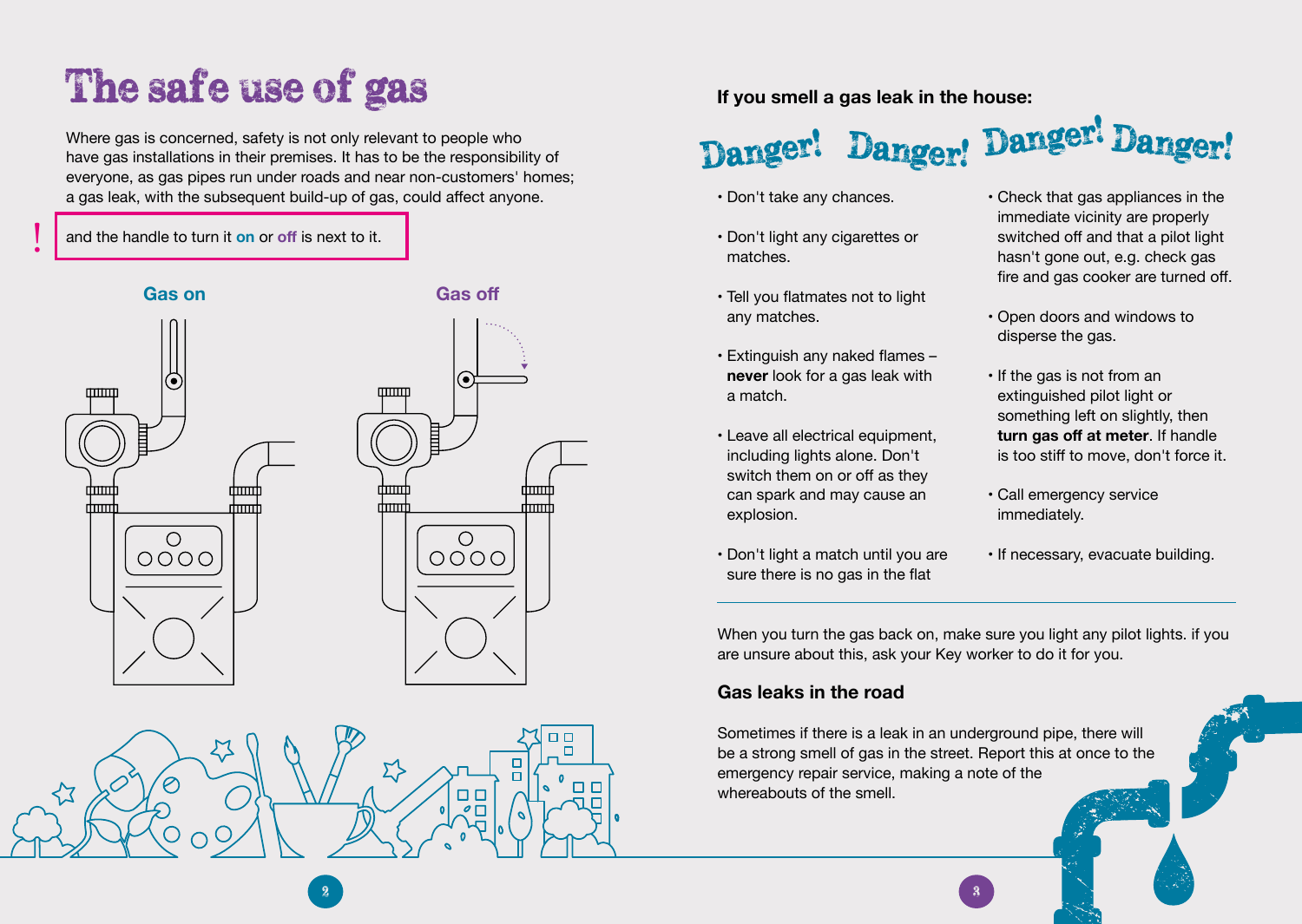### The safe use of electricity

Electricity is invaluable in modern society. It is a resource that we use more and more. But it is essential that we continue to treat it with respect. Remember that the majority of house fires are started by electrical faults and that electricity itself can kill.

#### **The safe use of electrical appliances:**

- Buy the appropriate appliance for the job and situation; don't use an appliance for something it's not intended for; and follow the manufacturer's advice and instructions.
- Have the flex of a safe length, wire the plug correctly and use the correct fuse in the plug.
- Keep all electrical devices away from water; don't touch plugs and switches with wet hands. Bathrooms should have a pull cord to switch on the electric light.

Any electric heaters in a bathroom should be wall mounted and professionally fitted.

- Fit adequate guards to all electric heaters. Don't cover convector or other heaters with clothes, and ensure that curtains and furniture are well away from all heaters.
- Switch off and always unplug any appliance before checking a seemingly simple problem.
- When in doubt, don't take chances – tell your Key worker.
- Do not touch any electrical appliance with wet hands. Make sure that your hands are dry.

#### **Emergencies**

If any of your appliances or sockets spark or start to smoke, switch off at the fuse box or consumer unit. Allow a few minutes for plug to cool, then remove from socket.

Phone PBHA – **0203 815 4000** – and tell them what has happened.

#### **Basic first aid for accidents with electricity**

Keep yourself safe – don't add to the casualties by being electrocuted. Turn off the electricity supply at the socket or the mains if necessary.

If this is not possible, use a wooden item to break the contact between the casualty and the electric current, or pull the person away by any loose, dry clothing. **Do not** touch the casualty's skin with your skin – skin is always slightly moist and will therefore conduct electricity.

If necessary, begin resuscitation, and then place the person in the recovery position. Cover any burns with sterile dressings, treat the person for shock and arrange for them to be taken to hospital.



#### **Buying second-hand goods**

Generally speaking, it is better

 $\overline{4}$   $\overline{5}$   $\overline{5}$   $\overline{5}$   $\overline{5}$   $\overline{5}$   $\overline{5}$   $\overline{5}$   $\overline{5}$   $\overline{5}$   $\overline{5}$   $\overline{5}$   $\overline{5}$   $\overline{5}$   $\overline{5}$   $\overline{5}$   $\overline{5}$   $\overline{5}$   $\overline{5}$   $\overline{5}$   $\overline{5}$   $\overline{5}$   $\overline{5}$   $\overline{5}$   $\overline{$ 

not to buy second-hand electrical goods. The exceptions may be a reconditioned cooker or washing machine from a reputable trader or a very new-looking item from a private sale if it still has its BS label of approval. "Bargains" from jumble sales or second-hand shops could prove costly in more than financial terms and should always be checked over by an electrician before use.

#### **Fuses**

All electrical equipment is fitted with a fuse, as a safety measure. The various electrical circuits in a house are also protected from faults and over-loading by fuses in the fuse box, located near the main electric switch and meter. Most of our houses have fuses, which operate by a switch or a button. You can quickly see if a fuse has gone because one switch or button will be in a different position to the others. There is often a label on the switch to say what it is for.

Sometimes if a fuse goes, you can just put the switch back on. However if it goes again, then there may be something more seriously wrong. Please report this to the office or to your Key worker as soon as possible.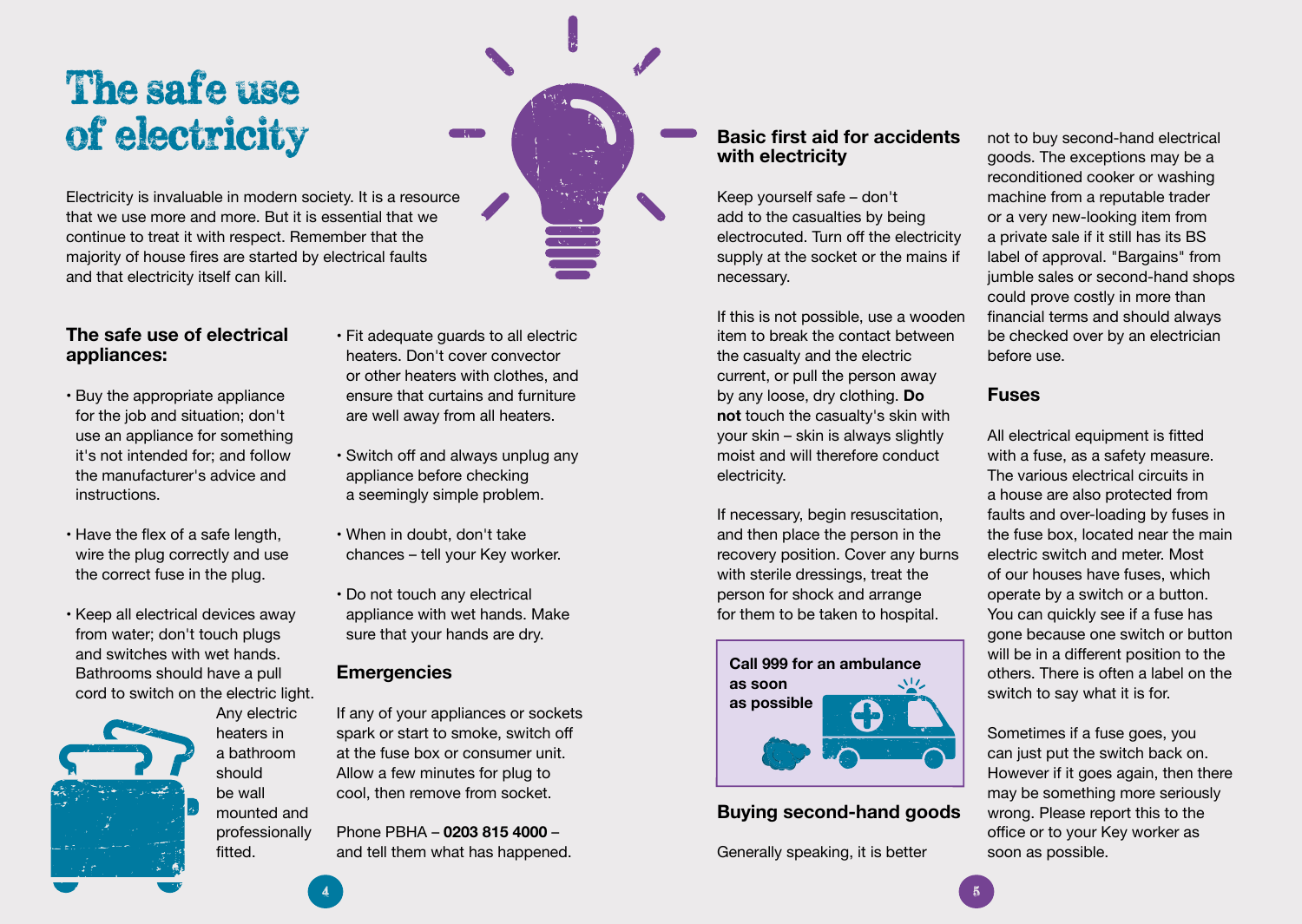#### **The plug and socket**

It is best to have only one plug in one socket. An adaptor can be used occasionally to contain two plugs, if the adaptor is also fitted with a fuse. Never overload an adaptor – this can be dangerous and could lead to too great a demand on the electric circuit. A fuse would then blow at the mains box.

#### **Flexes**

When using any electrical appliance, make sure that the flex is long enough for safe use; continued tension on the flex could pull the plug from the socket and/or loosen the wires within the plug.

Avoid trailing wire across other hazards, such as the kitchen sink, the cooker, or a main pathway through a room.

When using equipment regularly, check that the flex isn't getting worn – often, especially using an item almost automatically, it is easy to overlook a "creeping" fault. A cracked plug should be replaced; a plug that gets warm with use should be removed and the wiring checked for fit.

PBHA checks all the equipment it supplies every year for safety. If you are worried that something is not working safely, let your Key worker know as soon as possible.



#### **What to do if there is a fire:**

In the event of a fire emergency, **remember:**

#### **First priority is safety of the individual**

**Second priority is care of the building**

- if you are someone who may panic easily or be very nervous, the most important thing for you to do is to leave the building and cross to the other side of the road before phoning 999 for the fire 2) However, if you have time and it is safe for you to do so, close doors and windows to contain the fire.
- On the way out, break alarm glass (nearest front door) and do whatever else you can to safely notify others in the building. The alarm glass is easily broken by using your shoe.
- Dial 999 for Fire Brigade and only then dial our emergency number. If you cannot phone yourself, ask someone (e.g. a neighbour) to do so for you.
- Only if the fire is small, can be easily located and put out and

you feel very confident should you try to put it out.

#### **What to do if you are trapped by fire:**

- Close all doors and windows, to try and contain the fire. Reduce the draughts by blocking around doors with any fabric available.
- If there are smoke and fumes in the room, lean out of the window to breathe.
- Otherwise, stay low down on the floor, where the air is clearer. Attract attention from the window.

#### **Simple fire precautions**

#### **Escape routes:**

Ensure you know the different escape routes if there is a fire in the house. Plan these now; don't wait for a real fire, when people may feel panicky.

When doors and windows are locked from the inside with a key, always leave the key in the same accessible place at night, so it can be found in the dark. Don't leave it in the lock, as this is too accessible for the burglar! Tie something onto

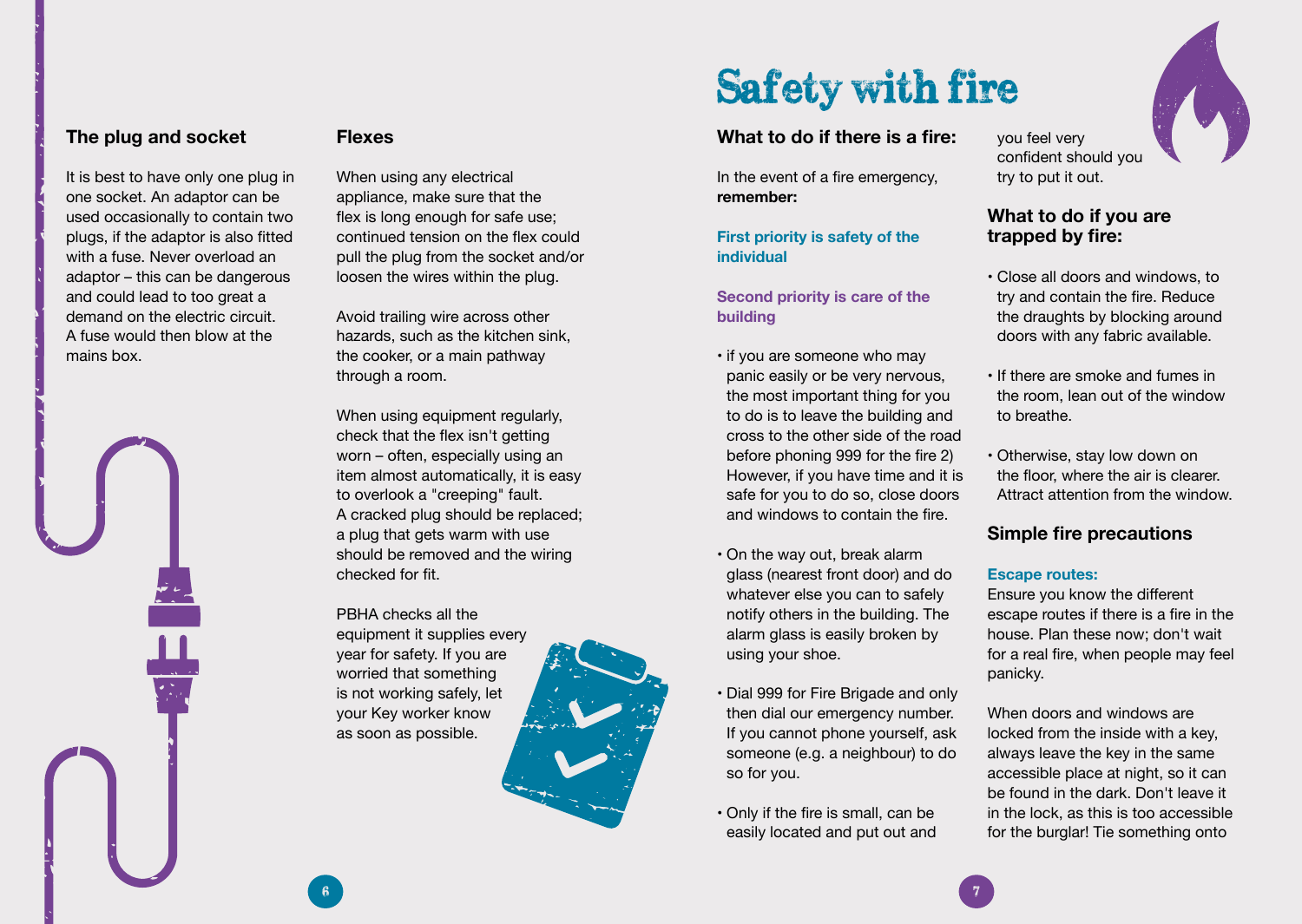

the key, such as a piece of wood, then if it is dropped in the dark, you will be able to feel it more easily.

#### **Smoke alarms:**

Most PB flats either have a fire alarm system; or else we supply smoke detectors. If they sound then unless you know there is another reason for them going off (e.g. burnt toast) you should assume there is a fire and follow the instructions above.

#### **Fires:**

Electric and gas fires should be kept in good order.

Avoid trailing flexes.

#### **Cigarettes and Smoking:**

When smoking, always use a deep ashtray, always stub the end out completely, and avoid leaving a lit cigarette propped on an ashtray.

Don't empty an ashtray into a container of waste paper, as any smouldering ash will ignite the paper. Only empty the ash tray when it is cold.

#### **Never smoke in bed**



#### **Cookers:**

Keep saucepan handles to the side or rear of the cooker, not pointing into the room or over a lit ring.

Don't have items such as a flex crossing over the cooker, or tea towels hanging over it.

#### **Chip Pans:**

Our advice is that chip pans should not be used, as they are very dangerous.

However if you insist on using one, please follow these guidelines.

Never fill a chip pan more than one-third full of oil (this is when the food is in it).

Never leave a chip pan unattended.

If a chip pan does catch fire, leave it where it is, turn off the cooker, cover the pan with a damp towel or the pan lid, to smother the flames. Remember to keep your hands behind the towel or lid. Never pour on water – this would only spread the oil.

#### **Electric points:**

When electrical appliances are not in use it is safer to unplug them.

If an electrical appliance does catch fire, never throw water on it. Disconnect the supply and smother the flames with a rug or blanket.

#### **How to prevent a fire:**

- If you smoke, always use a deep, stable ashtray.
- Each night before going to bed, check that all cigarette ends and matches are extinguished. Check that no ash or ends have fallen down the sides of any easy chairs used by smokers.
- Do not drape clothes, tea towels or other flammable objects on or near fires.
- Close all doors, to prevent the rapid spread of fire if one does occur.
- Avoid storing flammable material in the house.

#### **What to do if clothing catches fire:**

**•** Cover the person in thick material such as a rug, blanket or coat, to smother the flames. Try **NOT** to roll them over, as this will cause extra damage to any burnt tissue. **•** If your clothes catch fire, lie on the floor on the burning area, to smother the flames, or smother them as described above.

#### **Basic first aid for burns**

#### **For minor burns and scalds:**

Minor burns are considered to be those where only the surface of a small area of skin is burnt. Cool the burn as soon as possible by putting under a running cold tap, or into cold water for at least 10 minutes. Cover the area with a clean, sterile dressing.

#### **For severe burns and scalds:**

Lay the casualty down in a safe place. If possible cover the damaged tissue with a large sterile dressing, securing it with a nonadhesive bandage. Don't remove anything sticking to the burn or touch the area.

#### **Phone 999 for an ambulance immediately.**

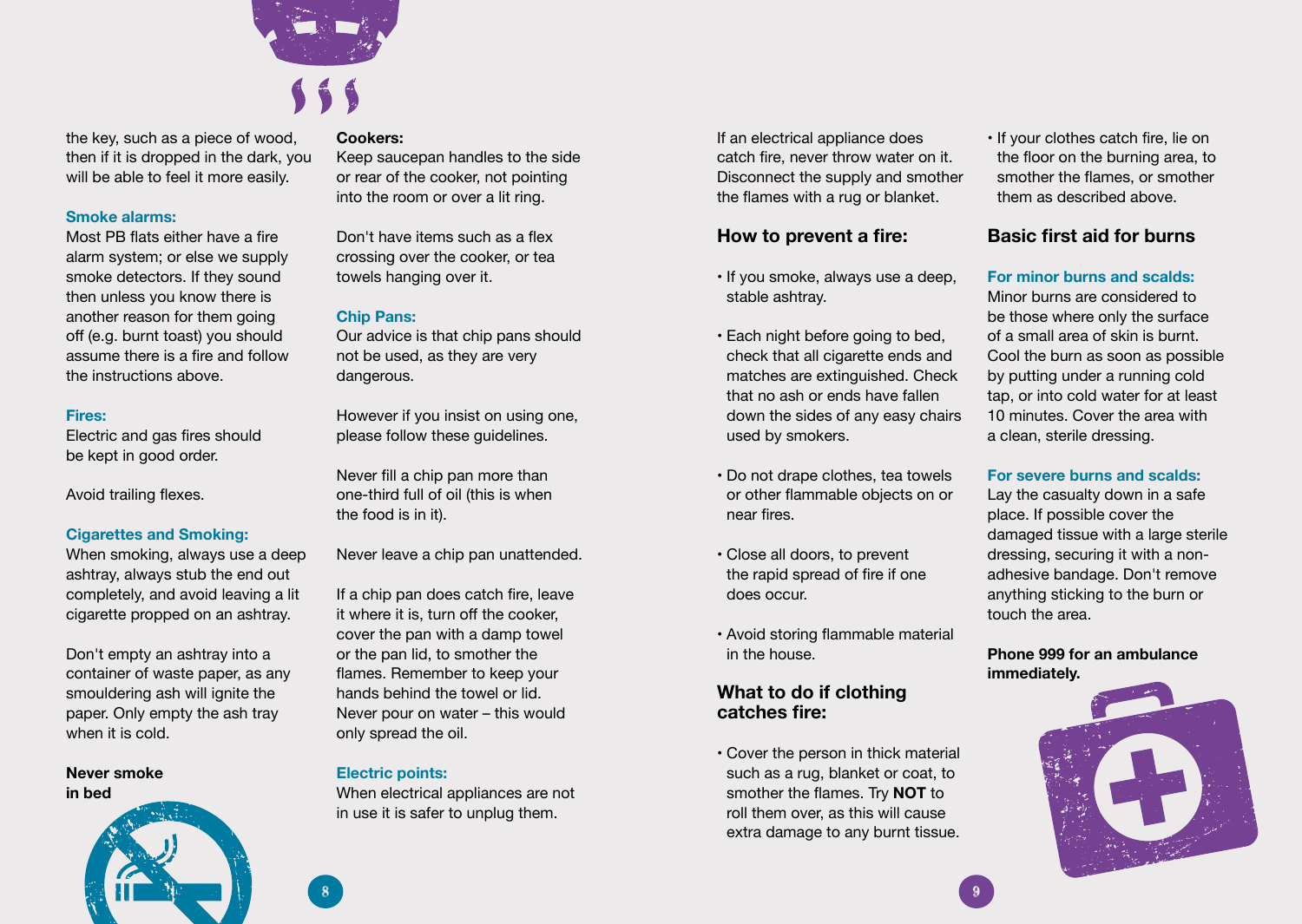### Water and central heating

#### **If you have a water leak in the building**

- Turn off supply at nearest point.
- Turn off immersion.
- Turn off boiler.
- Turn on bath taps, making sure plug is removed and chain wrapped around tap so that doesn't slip down.
- Phone the Repair Hotline on **0203 227 3161** in the daytime or the emergency number **020 7226 0302** at night and weekend.

#### **Central Heating**

If you have central heating, please do not adjust the timers. The temperature can be adjusted by using either the control valve on the radiator (blue is cold; red is hot) or the room thermostat. Check with your Key worker as to how your central heating works.





## Health & safety action group



The Health & Safety action Group meets every 3 months to consider all aspects of Health & Safety within PBHA and make recommendations to the management.

The participation of tenants in the group is actively encouraged and you would be very welcome to attend and contribute to issues that in many cases affect you directly.

You will find details of the meetings in Rising Star the PBHA magazine or on the various PBHA bulletin boards.

# **Health & safety** audits at your flat

Every year a Health & Safety Audit will be carried out at your flat to ensure that you are not at risk and that your flat meets the required health & safety standards.

It will be carried out by a member of the Housing Team in collaboration with you so that it reflects your needs and concerns.